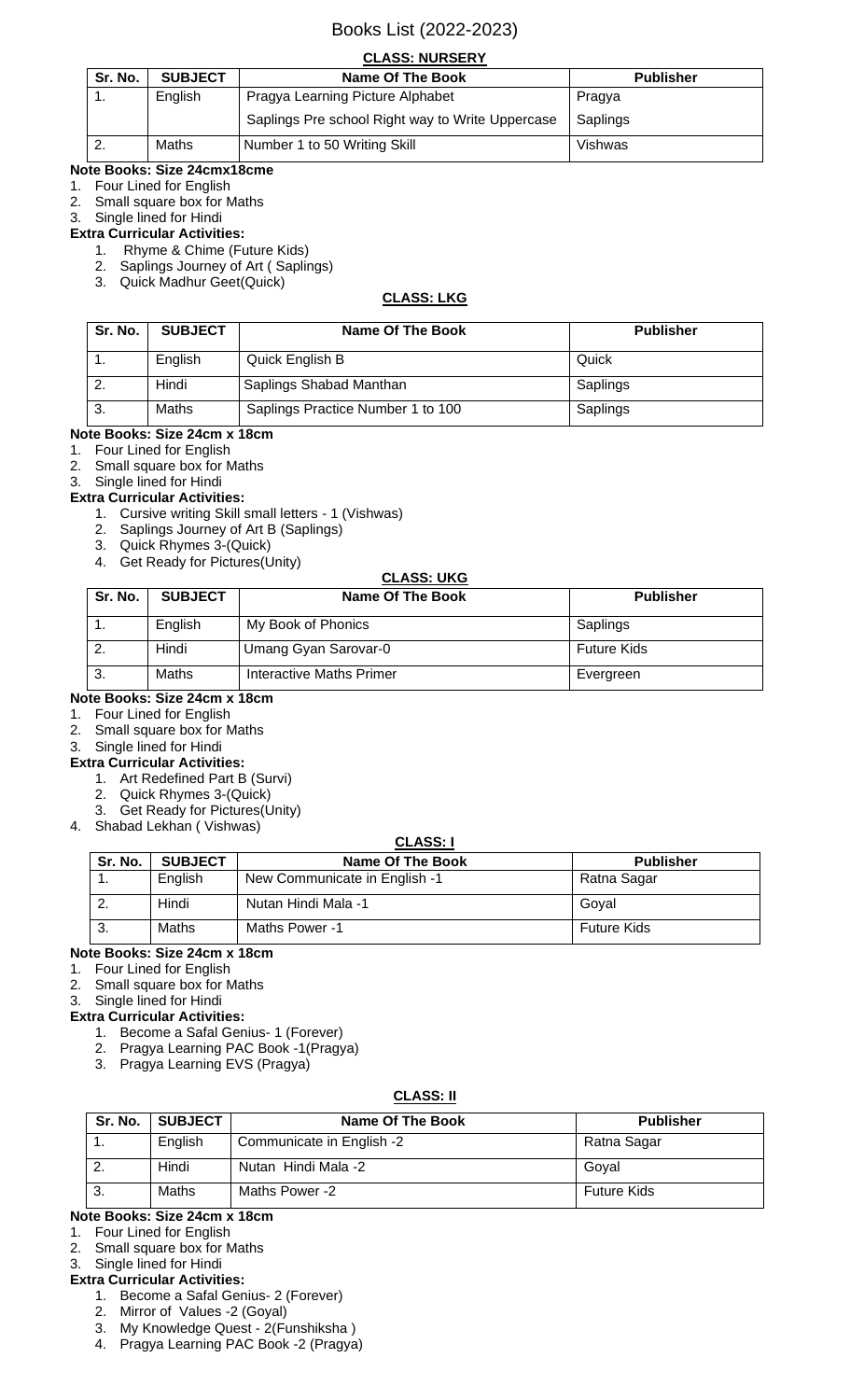## **CLASS: III**

| Sr. No.          | <b>SUBJECT</b> | <b>Name Of The Book</b>             | <b>Publisher</b>   |
|------------------|----------------|-------------------------------------|--------------------|
| 1.               | English        | Communicate in English -3           | Ratna Sagar        |
|                  |                | New Edition Compacta-3              | <b>BBC</b>         |
| 2.               | Hindi          | Nutan Hindi Mala -3                 | Goyal              |
|                  |                | Hindi Vyakaran Aamod-3              | Eduline            |
| 3.               | <b>Maths</b>   | Magical Maths -3                    | <b>Future Kids</b> |
| $\overline{4}$ . | Science        | Learning Elementary Science-3       | Goyal              |
|                  | <b>SST</b>     | <b>Interactive Social Studies-3</b> | Evergreen          |
| 5.               | Punjabi        | Gian Darpal -0                      | Dev Jyoti          |

## **Note Books: Single lined for all subjects (Size – 24cm x18cm)**

#### **Extra Curricular Activities:**

- 1. Become a Safal Genius- 3 (Forever)
- 2. Mirror of Values -3 (Goyal)
- 3. My Knowledge Quest 3(Funshiksha )
- 4. Computer Science Success -3 (Goyal)
- 5. Katha Manjusha-3(Full Marks) 6. Pragyas Art & Craft-3(Pragya)

### **CLASS: IV**

| Sr. No. | <b>SUBJECT</b> | <b>Name Of The Book</b>              | <b>Publisher</b>   |
|---------|----------------|--------------------------------------|--------------------|
| 1.      | English        | Communicate in English -4            | Ratna Sagar        |
|         |                | New Edition Compacta-4               | <b>BBC</b>         |
| 2.      | Hindi          | Nutan Hindi Mala -4                  | Goyal              |
|         |                | Hindi Vyakaran Aamod-4               | Eduline            |
| 3.      | Maths          | Magical Maths -4                     | <b>Future Kids</b> |
| 4.      | Science        | Learning Elementary Science-4        | Goyal              |
| 5.      | Social Stud    | <b>Interactive Social Studies -4</b> | Evergreen          |
| 6.      | Punjabi        | Nikiyan Kaliyan -1                   | <b>JBD Group</b>   |

## **Note Books: Single lined for all subjects (Size – 24cm x18cm)**

#### **Extra Curricular Activities:**

- 1. Become a Safal Genius- 4 (Forever)
- 2. Mirror of Values -4 (Goyal)
- 3. Knowledge Quest 4(Funshiksha )
- 4. Computer Science Success -4 (Goyal)
- 5. Katha Manjusha-4(Full Marks) **6.** Pragyas Art & Craft-4(Pragya)

## **CLASS: V**

| Sr. No.       | <b>SUBJECT</b> | <b>Name Of The Book</b>       | <b>Publisher</b>   |
|---------------|----------------|-------------------------------|--------------------|
| $\mathbf 1$ . | English        | Communicate in English -5     | Ratna Sagar        |
|               |                | New Edition Compacta-5        | <b>BBC</b>         |
| 2.            | Hindi          | Nutan Hindi Mala -5           | Goyal              |
|               |                | Hindi Vyakaran Aamod-5        | Eduline            |
| 3.            | Maths          | Magical Maths -5              | <b>Future Kids</b> |
| 4.            | Science        | Learning Elementary Science-5 | Goyal              |
| 5.            | Social Stud    | Interactive Social Studies -5 | Evergreen          |
| 6.            | Punjabi        | Nikiyan Kaliyan -2            | JBD Group          |

## **Note Books: Single lined for all subjects (Size – 24cm x18cm)**

#### **Extra Curricular Activities:**

- 1. Become a Safal Genius- 5 (Forever)
- 2. Mirror of Values -5 (Goyal)
- 3. Knowledge Quest 5(Funshikha )
- 4. Computer Science Success -5 (Goyal)
- 5. Katha Manjusha-5(Full Marks)
- **6.** Pragyas Art & Craft-5(Pragya)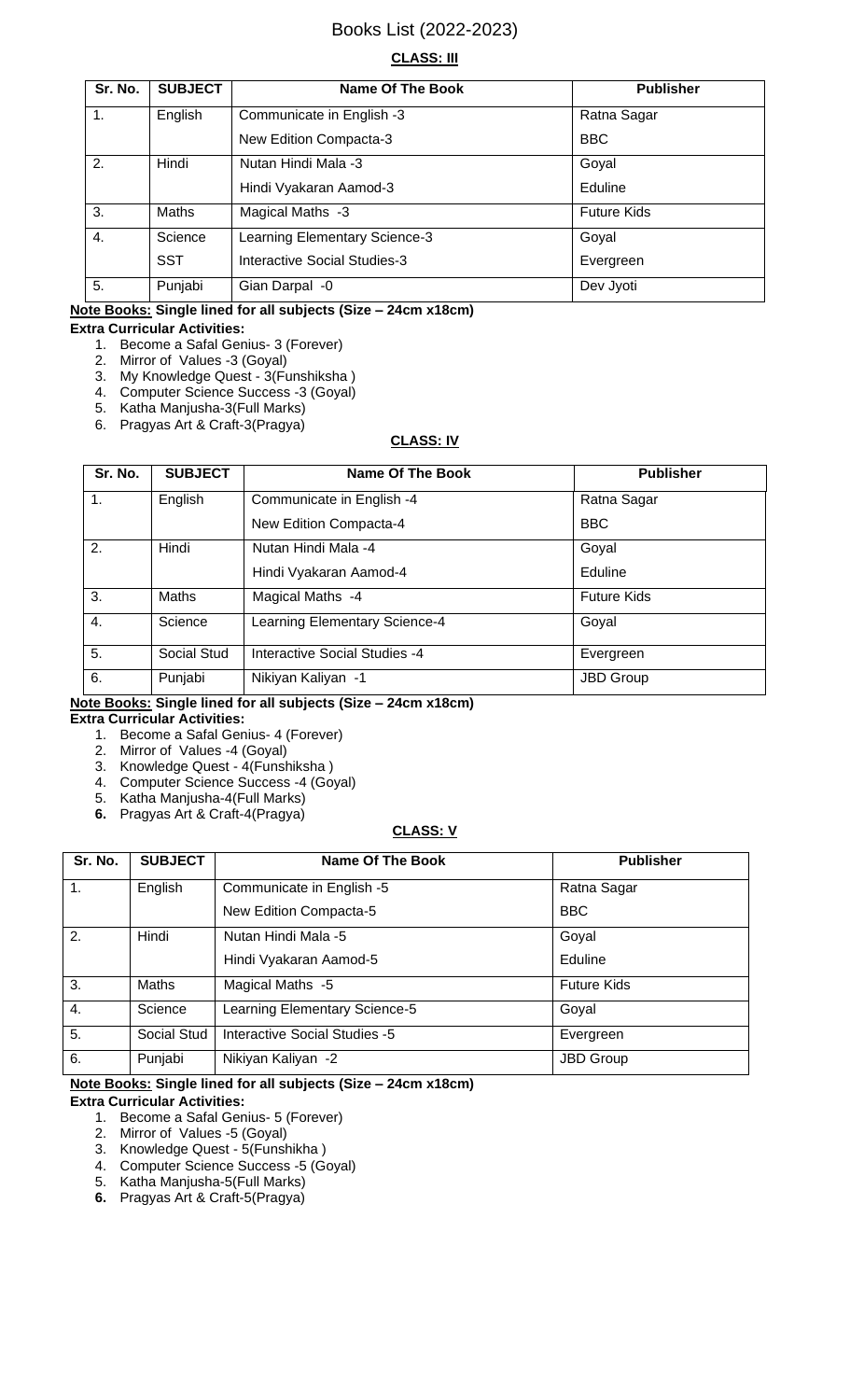#### **CLASS: VI**

| Sr. No.        | <b>SUBJECT</b>        | Name Of The Book                         | <b>Publisher</b> |
|----------------|-----------------------|------------------------------------------|------------------|
| 1.             | English               | Amber-A Multi skill Course in English -6 | Indiannica       |
|                |                       | <b>BBC English Practice Book -6</b>      | <b>BBC</b>       |
| 2.             | Hindi                 | Nutan Hindi Mala -6                      | Goyal            |
|                |                       | Hindi Vyakaran Aamod-6                   | Eduline          |
| 3.             | Maths                 | Maths Sight-6                            | Indiannica       |
| 4.             | Science               | Learning Elementary Science-6            | Goyal            |
| 5.             | S. Std.               | India and the World -6                   | Evergreen        |
| 6.             | Punjabi               | Nikiyan Kaliyan -3                       | JBD Group        |
|                |                       | Vyakaran Kokila-6                        | Alexia           |
| 7 <sub>1</sub> | Health & Ph Education | <b>Health Quest-6</b>                    | Indiannica       |

## **Note Books: Single lined for all subjects (Size – 24cm x18cm)**

**Suggested Lab Manuals:** Science Lab Manual-6 (JC)

Lab Manual in Maths-6 (JC)

## **Extra Curricular Activities:**

- 1. Become a Safal Genius- 6 (Forever)
- 2. Mirror of Values -6 (Goyal)
- 3.Knowledge Quest 6 (Funshiksha)
- 4.Computer Science Success -6 (Goyal)
- 5. Saplings Art Room-6(Saplings)

#### **CLASS: VII**

| Sr. No.          | <b>SUBJECT</b>        | Name Of The Book                           | <b>Publisher</b> |
|------------------|-----------------------|--------------------------------------------|------------------|
| 1.               | English               | T Amber-A Multi skill Course in English -7 | Indiannica       |
|                  |                       | <b>BBC English Practice Book -7</b>        | <b>BBC</b>       |
| 2.               | Hindi                 | Nutan Hindi Mala -7                        | Goyal            |
|                  |                       | Hindi Vyakaran Aamod-7                     | Eduline          |
| 3.               | Maths                 | Maths Sight -7                             | Indiannica       |
| 4.               | Science               | Learning Elementary Science-7              | Goyal            |
| 5.               | S. Std.               | India and the World -7                     | Evergreen        |
| 6.               | Punjabi               | Nikiyan Kaliyan -4                         | JBD Group        |
|                  |                       | Vyakaran Kokila-7                          | Alexia           |
| $\overline{7}$ . | Health & Ph Education | <b>Health Quest-7</b>                      | Indiannica       |

#### **Note Books: Single lined for all subjects (Size – 24cm x18cm)**

#### **Suggested Lab Manuals:**

Science Lab Manual-7 (JC)

Lab Manual in Maths-7 (JC)

## **Extra Curricular Activities:**

1. Become a Safal Genius- 7 (Forever)

- 2. Mirror of Values -7 (Goyal)
- 3. Knowledge Quest 7 (Funshiksha )
- 4. Computer Science Success -7 (Goyal)
- 5. Saplings Art Room-7(Saplings)

#### **CLASS: VIII**

| Sr. No. | <b>SUBJECT</b>        | <b>Name Of The Book</b>                  | <b>Publisher</b> |
|---------|-----------------------|------------------------------------------|------------------|
| 1.      | English               | Amber-A Multi skill Course in English -8 | Indiannica       |
|         |                       | <b>BBC English Practice Book -8</b>      | <b>BBC</b>       |
| 2.      | Hindi                 | Nutan Hindi Mala -8                      | Goyal            |
|         |                       | Hindi Vyakaran Aamod-8                   | Eduline          |
| 3.      | <b>Maths</b>          | Maths Sight -8                           | Indiannica       |
| 4.      | Science               | Learning Elementary Science-8            | Goyal            |
| 5.      | S. Std.               | India and the World -8                   | Evergreen        |
| 6.      | Punjabi               | Nikiyan Kaliyan -5                       | JBD Group        |
|         |                       | Vyakaran Kokila-8                        | Alexia           |
| 7.      | Health & Ph Education | <b>Health Quest-8</b>                    | Indiannica       |

# **Note Books: Single lined for all subjects (Size – 24cm x18cm)**

## **Suggested Lab Manuals:**

Lab Manual in Maths-8 (JC)

Science Lab Manual-8(JC) **Extra Curricular Activities:**

- 1. Become a Safal Genius- 8 (Forever)
- 2. Mirror of Values -8 (Goyal)
- 3. Knowledge Quest 8(Funshiksha )
- 4. Computer Science Success -8 (Goyal)
- 5. Saplings Art Room-8(Saplings)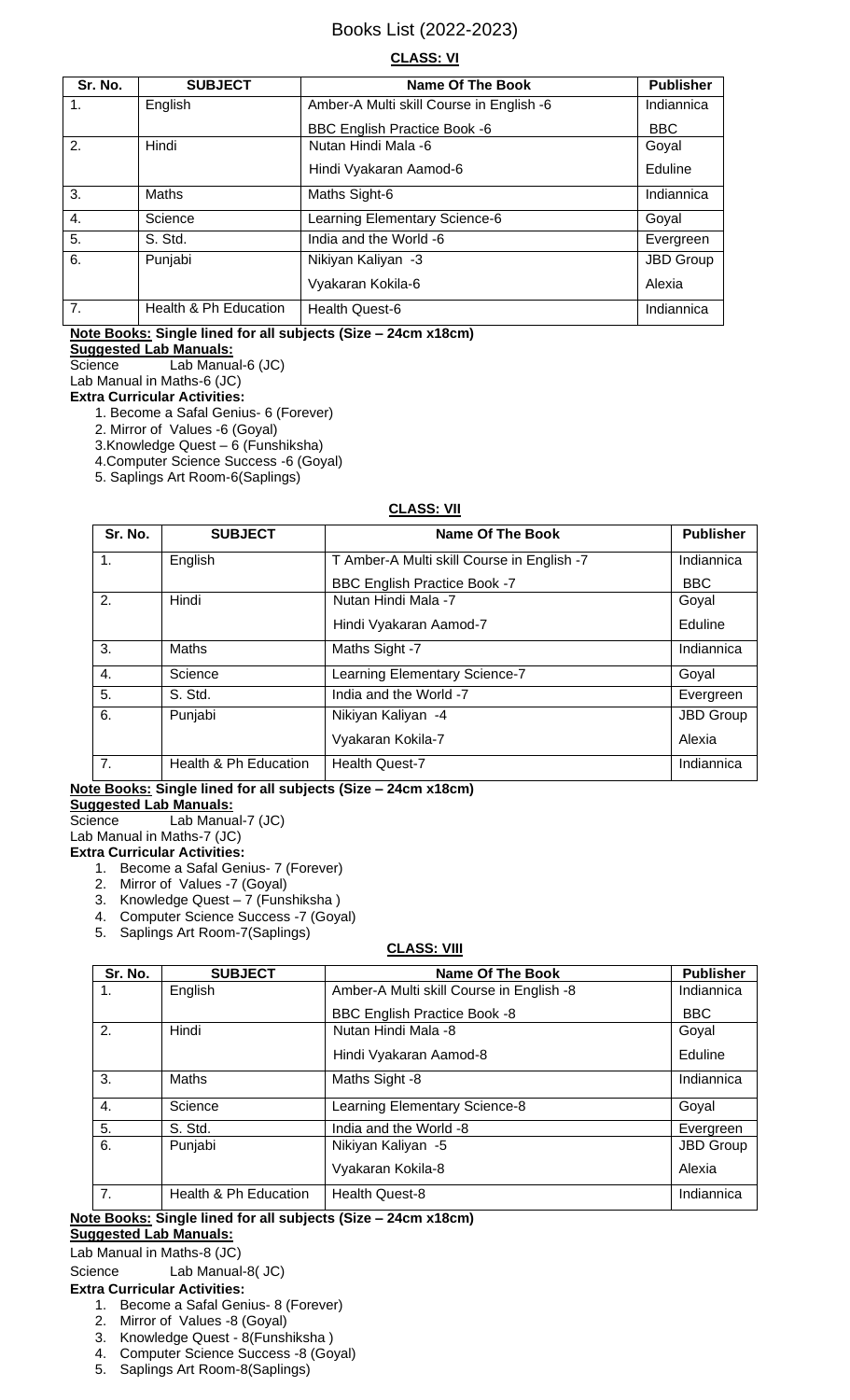#### **CLASS: IX**

| Sr. No.          | <b>SUBJECT</b>        | Name Of The Book                                                | <b>Publisher</b>                             |
|------------------|-----------------------|-----------------------------------------------------------------|----------------------------------------------|
| 1.               | English               | Beehive -IX<br>$\bullet$<br>Moments-IX<br>English Work Book -IX | <b>NCERT</b><br><b>NCERT</b><br><b>NCERT</b> |
| 2.               | <b>Maths</b>          | Mathematics A Text Book of Secondary School<br>$\bullet$        | <b>NCERT</b>                                 |
| 3.               | Science               | Science & Technology<br>$\bullet$                               | <b>NCERT</b>                                 |
| $\overline{4}$ . | S. Studies            | Civics - Democratic Politics-I<br>$\bullet$                     | <b>NCERT</b>                                 |
|                  |                       | Geography - Contemporary India -I                               | <b>NCERT</b>                                 |
|                  |                       | History - India & the Contemporary World<br>٠                   | <b>NCERT</b>                                 |
|                  |                       | Economics - Text Book of class IX                               | <b>NCERT</b>                                 |
|                  |                       | Disaster Management Together Towards a safer<br>India Part -2   | <b>CBSE</b>                                  |
| 5.               | Hindi                 | Sparsh Part-I<br>$\bullet$                                      | <b>NCERT</b>                                 |
|                  |                       | Sanchyan-Part-I                                                 | <b>NCERT</b>                                 |
|                  |                       | Together with Hindi Vyakaran -9                                 | Ratna Sagar                                  |
| 6.               | Punjabi               | Sahityak Kirna-I<br>$\bullet$                                   | <b>CBSE</b>                                  |
|                  |                       | Sahityak Rang-I                                                 | <b>CBSE</b>                                  |
|                  |                       | Punjabi VyakaranTeLikhit Rachna                                 | <b>SP</b>                                    |
| 7.               | Health & Ph Education | <b>Health Quest-9</b>                                           | Indiannica                                   |

**Vocational Subject**

Computer- A Text Book of Information Technology (Code 402) - Kips

# **Note Books:Size – 29.7x21cm**

**Suggested Reference Books/Lab Manuals**

English: English Assignment – BBC

Mathematics: Complete Course in Maths 9- ( Goyal) B K Singh

Science: Physics, Chemistry & Biology Today IX– ( Cordova)

Maths Enrichment Activity -9(JC)

3 in 1 Lab Manual in Science IX(Evergreen)

Exploring Map Boundaries-9(Jainco)

#### **CLASS: X**

| Sr. No.          | <b>SUBJECT</b>        | Name Of The Book                                                                                                                                                                                                                                                                                  | <b>Publisher</b>                                                            |
|------------------|-----------------------|---------------------------------------------------------------------------------------------------------------------------------------------------------------------------------------------------------------------------------------------------------------------------------------------------|-----------------------------------------------------------------------------|
| $\mathbf{1}$ .   | English               | First Flight $-X$<br>$\bullet$<br>Footprints Without Feet -X<br>English Work Book -X                                                                                                                                                                                                              | <b>NCERT</b><br><b>NCERT</b><br><b>NCERT</b>                                |
| 2.               | Maths                 | Mathematics A Text Book of Secondary School                                                                                                                                                                                                                                                       | <b>NCERT</b>                                                                |
| 3.               | Science               | Science & Technology                                                                                                                                                                                                                                                                              | <b>NCERT</b>                                                                |
| $\overline{4}$ . | S. Science            | Civics - Democratic Politics - II<br>Geography - Contemporary India<br>$\bullet$<br>History - India & the Contemporary World<br>$\bullet$<br>Economics-Understanding Economic Development<br>$\bullet$<br>- Text Book of class X<br>Disaster Management Together Towards a safer<br>India Part -3 | <b>NCERT</b><br><b>NCERT</b><br><b>NCERT</b><br><b>NCERT</b><br><b>CBSE</b> |
| 5.               | Hindi                 | Sparsh Part - II<br>$\bullet$<br>Sanchyan Part-II<br>Together with Hindi Vyakaran-10                                                                                                                                                                                                              | <b>NCERT</b><br><b>NCERT</b><br>Ratna Sagar                                 |
| 6.               | Punjabi               | Sahityak Kirna-II<br>$\bullet$<br>Sahityak Rang-II<br>$\bullet$<br>Punjabi Vyakaran-10                                                                                                                                                                                                            | <b>CBSE</b><br><b>CBSE</b><br><b>SP</b>                                     |
| 7.               | Health & Ph Education | <b>Health Quest-10</b>                                                                                                                                                                                                                                                                            | Indiannica                                                                  |

#### **Vocational Subject**

Computer- A Text Book of Information Technology (Code 402) - Kips

**Note Books: Size – 29.7x 21cm**

#### **Suggested Reference Books/Lab Manuals**

English: English Assignment – BBC<br>Mathematics: Complete Course in Maths Complete Course in Maths 10- ( Goyal) B K Singh Science: Physics, Chemistry & Biology Today X – (Cordova)

Maths Enrichment Activity -9(JC)

3 in 1 Lab Manual in Science X(Evergreen)

Exploring Map Boundaries-10(Jainco)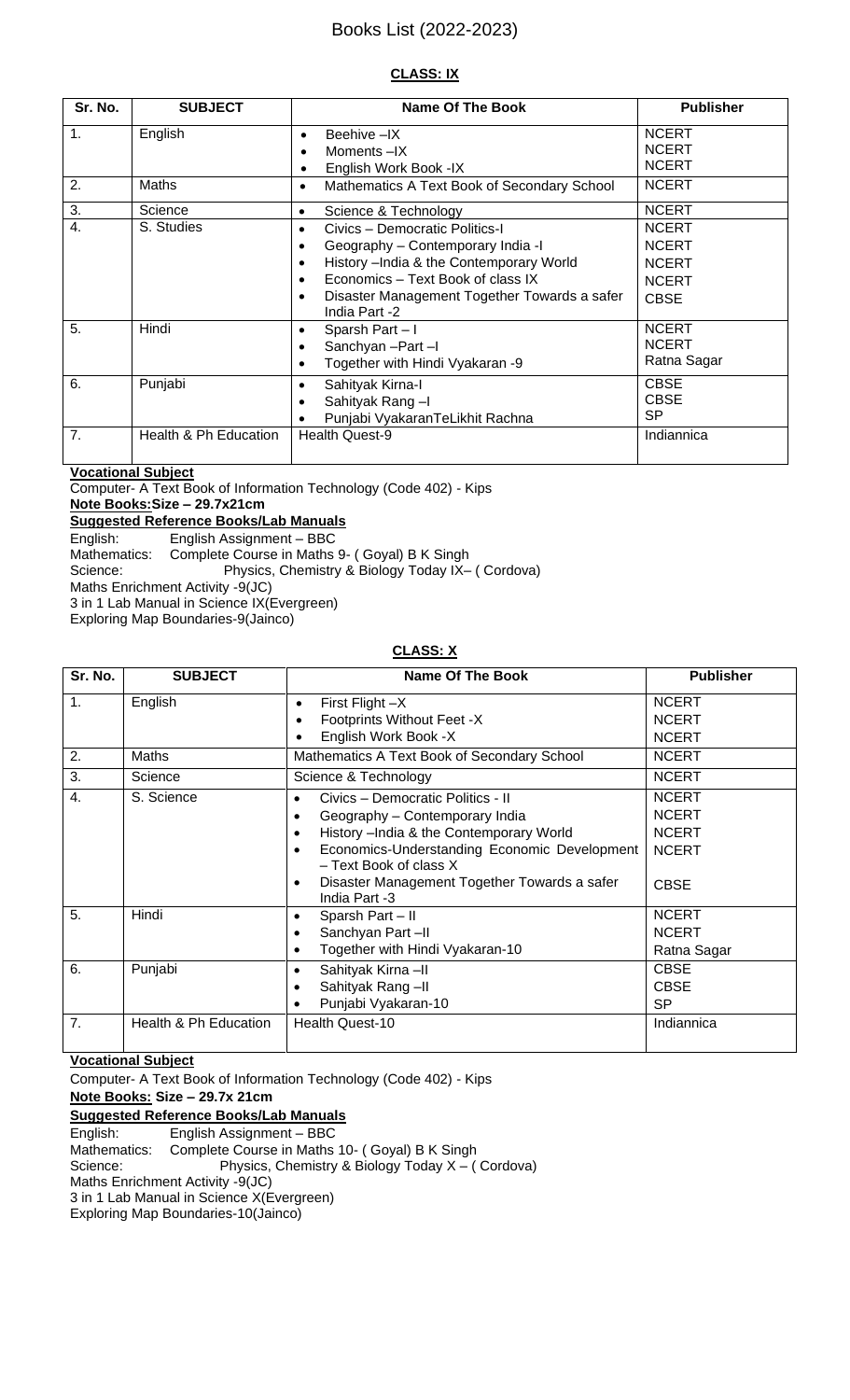## **CLASS: XI**

| Sr. No. | <b>SUBJECT</b>          | <b>Name Of The Book</b>                           | <b>Publisher</b>  |
|---------|-------------------------|---------------------------------------------------|-------------------|
| 1.      | English                 | Hornbill-11                                       | <b>NCERT</b>      |
|         |                         | Snapshot-11                                       | <b>NCERT</b>      |
| 2.      | Maths                   | <b>Mathematics</b><br>$\bullet$                   | <b>NCERT</b>      |
| 3.      | Physics                 | Physics $-1$<br>$\bullet$                         | <b>NCERT</b>      |
|         |                         | Physics - II<br>$\bullet$                         | <b>NCERT</b>      |
| 4.      | Chemistry               | Chemistry $-1$<br>$\bullet$                       | <b>NCERT</b>      |
|         |                         | Chemistry - II<br>$\bullet$                       | <b>NCERT</b>      |
| 5.      | Biology                 | Biology<br>$\bullet$                              | <b>NCERT</b>      |
| 6.      | Physical                | Physical Education- 11 DR. D S Yadav<br>$\bullet$ | <b>Full Marks</b> |
|         | Education               |                                                   |                   |
| 7.      | Accountancy             | Accountancy (Part 1& 2)<br>$\bullet$              | <b>NCERT</b>      |
| 8.      | <b>Business Studies</b> | <b>Business Studies</b><br>$\bullet$              | <b>NCERT</b>      |
| 9.      | Economics               | Micro Economics<br>$\bullet$                      | <b>NCERT</b>      |
|         |                         | <b>Introduction to Statistics</b>                 | <b>NCERT</b>      |

## **SUGGESTED REFERENCE BOOKS/LAB MANUALS**

| Sr. No.        | <b>Subject</b>                            | <b>Name Of The Book</b>                                            | <b>Publisher</b>                                |
|----------------|-------------------------------------------|--------------------------------------------------------------------|-------------------------------------------------|
| 1              | English                                   | <b>English Assignment</b>                                          | <b>BBC</b>                                      |
| $\overline{2}$ | <b>Mathematics</b>                        | Maths By R D Sharma                                                | Dhanpat Rai Pub.                                |
| 3              | Physics                                   | <b>New Simplified Physics</b><br>Or                                | Pradeep Pub.                                    |
| 4              | Chemistry                                 | ABC of Physics By Satish K. Gupta<br>ABCof Chemistry By S P Jauhar | ModernPublication.<br><b>Modern Publication</b> |
|                |                                           | Pradeep's New Course Chemistry                                     | <b>Pradeep Publication</b>                      |
| 5              | <b>Biology</b>                            | Trueman's Elementary Biology                                       | Trueman                                         |
|                |                                           | Creative Biology by VeerbalaRarstogi                               | Srijan Publication                              |
| 6              | Accountancy                               | Accountancyby P.C. Tulsian                                         | Srijan                                          |
|                |                                           | Accountancy by Juneja Chawla                                       | Kalyani Publication                             |
| 7              | <b>Business Studies</b>                   | Business Studies By Poonam Gandhi                                  | V. K. Publication                               |
| 8              | Economics                                 | Economics By T R Jain & V. K. Ohri                                 | V K Publication                                 |
| 9              | Physics                                   | <b>Practical File</b>                                              | Vishwas                                         |
| 10.            | Chemistry                                 | <b>Practical File</b>                                              | Evergreen                                       |
| 11             | Biology                                   | <b>Practical File</b>                                              | Evergreen                                       |
| 12             | <b>Physical Education Lab Skills File</b> |                                                                    | <b>VIVA</b>                                     |